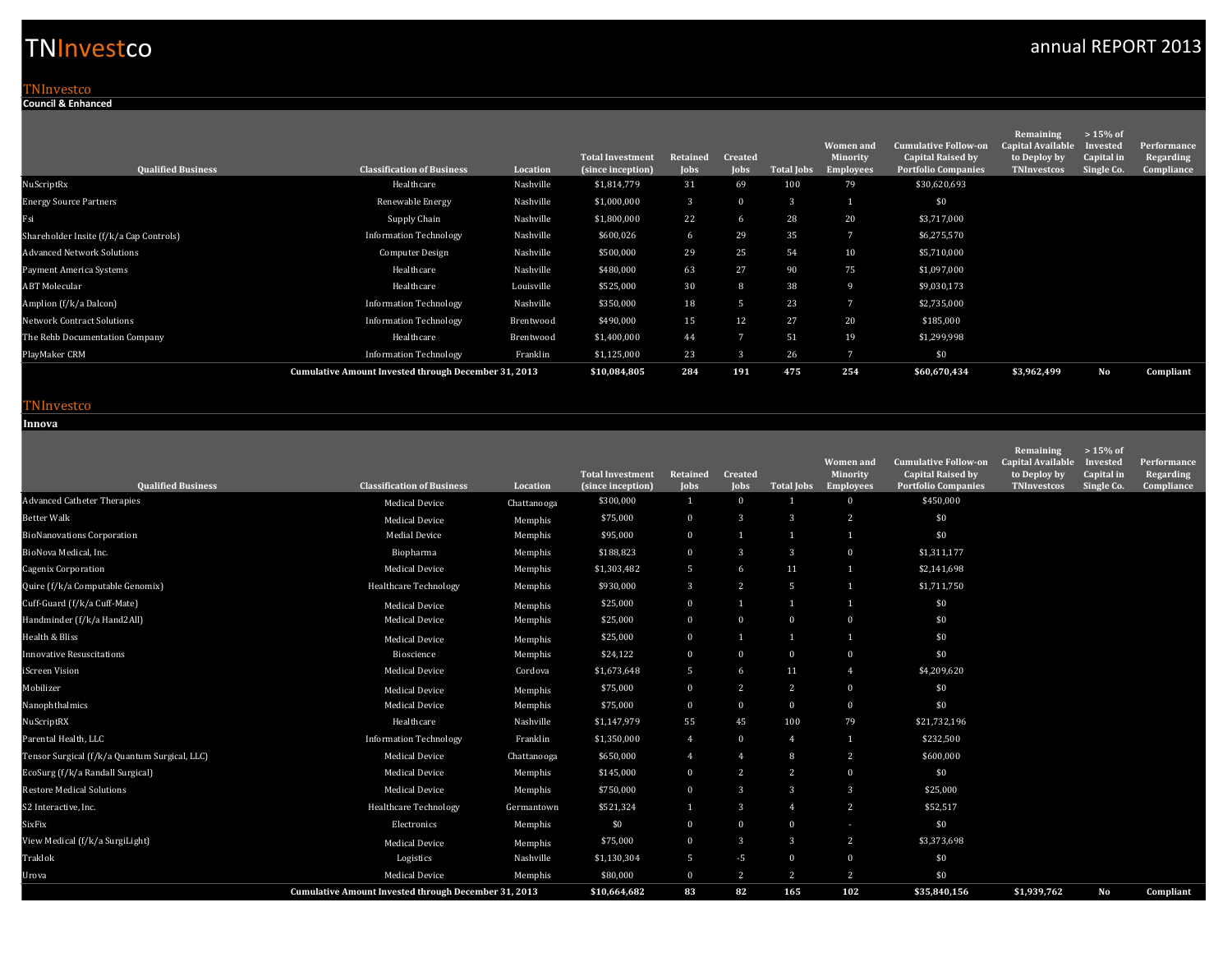TNInvestco **Limestone**

| <b>Qualified Business</b>           | <b>Classification of Business</b>                           | Location   | <b>Total Investment</b><br>(since inception) | Retained<br>Jobs | Created<br><b>Tobs</b> | <b>Total Jobs</b> | <b>Women</b> and<br>Minority<br><b>Employees</b> | <b>Cumulative Follow-on</b><br><b>Capital Raised by</b><br><b>Portfolio Companies</b> | Remaining<br><b>Capital Available</b><br>to Deploy by<br><b>TNInvestcos</b> | $>15\%$ of<br>Invested<br>Capital in<br>Single Co. | Performance<br>Regarding<br>Compliance |
|-------------------------------------|-------------------------------------------------------------|------------|----------------------------------------------|------------------|------------------------|-------------------|--------------------------------------------------|---------------------------------------------------------------------------------------|-----------------------------------------------------------------------------|----------------------------------------------------|----------------------------------------|
| OnFocus                             | Healthcare                                                  | Brentwood  | \$825,527                                    | 17               | $\Omega$               | 17                | - 5                                              | \$3,664,774                                                                           |                                                                             |                                                    |                                        |
| Pathfinder Therapeutics             | Healthcare                                                  | Nashville  | \$1,593,333                                  | 14               | $-10$                  |                   | -3                                               | \$6,993,329                                                                           |                                                                             |                                                    |                                        |
| MedCenter Display                   | <b>Business Technology</b>                                  | Brentwood  | \$1,350,000                                  | 5                | 27                     | 32                | 18                                               | \$3,731,609                                                                           |                                                                             |                                                    |                                        |
| <b>NuSirt Sciences</b>              | Life Sciences                                               | Nashville  | \$1,800,000                                  | $\overline{2}$   | $\mathbf{2}$           |                   | 2                                                | \$2,001,284                                                                           |                                                                             |                                                    |                                        |
| Device Innovation Group             | <b>Medical Device</b>                                       | Nashville  | \$550,000                                    |                  | $-1$                   | $\mathbf{0}$      | $\mathbf{0}$                                     | \$675,000                                                                             |                                                                             |                                                    |                                        |
| Evermind                            | Healthcare IT/Communications                                | Nashville  | \$100,000                                    | $\overline{4}$   |                        | 8                 | 2                                                | \$1,262,750                                                                           |                                                                             |                                                    |                                        |
| <b>Invision Heart</b>               | Healthcare IT/Communications                                | Nashville  | \$25,000                                     | $\overline{4}$   | $\mathbf{0}$           |                   | $\mathbf{0}$                                     | \$355,000                                                                             |                                                                             |                                                    |                                        |
| Streamweaver                        | <b>Consumer Technology</b>                                  | Nashville  | \$969,999                                    |                  | 3                      |                   | $\mathbf{0}$                                     | \$1,009,998                                                                           |                                                                             |                                                    |                                        |
| VenX                                | Life Sciences/Biotech                                       | Nashville  | \$600,000                                    | 1                | $\mathbf{0}$           |                   | $\mathbf{0}$                                     | \$280,000                                                                             |                                                                             |                                                    |                                        |
| <b>Industrial Ceramic Solutions</b> | <b>Transformational Technology</b>                          | Oak Ridge  | \$750,000                                    | $\overline{2}$   | $-2$                   | $\Omega$          | $\bf{0}$                                         | \$0                                                                                   |                                                                             |                                                    |                                        |
| Swing Pal                           | <b>Consumer Technology</b>                                  | Nashville  | \$1,450,000                                  | 8                | $-4$                   |                   |                                                  | \$343,000                                                                             |                                                                             |                                                    |                                        |
| Diagnovus                           | Life Sciences                                               | Nashville  | \$655,000                                    | 1                | <sup>2</sup>           | 3                 |                                                  | \$1,250,000                                                                           |                                                                             |                                                    |                                        |
| American Hometown Media             | <b>Consumer Technology</b>                                  | Nashville  | \$299,992                                    | 14               | $-7$                   | 7                 | -4                                               | \$3,860,843                                                                           |                                                                             |                                                    |                                        |
| Diabetes Care Group                 | Healthcare                                                  | Nashville  | \$850,000                                    | 12               | 19                     | 31                | 25                                               | \$4,411,853                                                                           |                                                                             |                                                    |                                        |
| <b>ABT</b> Molecular                | Medical Device                                              | Louisville | \$525,000                                    | 30               | 8                      | 38                | 9                                                | \$9,030,173                                                                           |                                                                             |                                                    |                                        |
|                                     | <b>Cumulative Amount Invested through December 31, 2013</b> |            | \$12,343,851                                 | 116              | 41                     | 157               | 70 <sub>1</sub>                                  | \$38,869,613                                                                          | \$687,448                                                                   | No                                                 | Compliant                              |

#### TNInvestco

**MB Ventures**

| <b>Qualified Business</b>          | <b>Classification of Business</b>                           | Location     | <b>Total Investment</b><br>(since inception) | Retained<br>Jobs | <b>Created</b><br><b>Jobs</b> | <b>Total Jobs</b> | <b>Women</b> and<br>Minority<br><b>Employees</b> | <b>Cumulative Follow-on</b><br><b>Capital Raised by</b><br><b>Portfolio Companies</b> | Remaining<br><b>Capital Available</b><br>to Deploy by<br><b>TNInvestcos</b> | $>15\%$ of<br>Invested<br>Capital in<br>Single Co. | Performance<br>Regarding<br>Compliance |
|------------------------------------|-------------------------------------------------------------|--------------|----------------------------------------------|------------------|-------------------------------|-------------------|--------------------------------------------------|---------------------------------------------------------------------------------------|-----------------------------------------------------------------------------|----------------------------------------------------|----------------------------------------|
| <b>Bionanovations</b>              | <b>Medical Technology</b>                                   | Memphis      | \$95,000                                     | 2                | $-1$                          |                   |                                                  | \$0                                                                                   |                                                                             |                                                    |                                        |
| EcoSurg (f/k/a Randall Surgical)   | <b>Medical Technolog</b>                                    | Memphis      | \$145,000                                    | $\overline{1}$   | $\blacksquare$                | 2                 | $\bf{0}$                                         | \$0                                                                                   |                                                                             |                                                    |                                        |
| Handminder (f/k/a Hand2All)        | <b>Medical Technology</b>                                   | Memphis      | \$25,000                                     | $\mathbf{0}$     | 2                             | 2                 | $\mathbf{0}$                                     | \$0                                                                                   |                                                                             |                                                    |                                        |
| Hapten Bioscience                  | Pharmaceuticals                                             | Memphis      | \$2,000,000                                  | 3                | $\theta$                      | 3                 |                                                  | \$400,000                                                                             |                                                                             |                                                    |                                        |
| Hubble Telemedical                 | <b>Medical Technology</b>                                   | Memphis      | \$1,000,000                                  | $\bf{0}$         | 3                             | 3                 | $\bf{0}$                                         | \$0                                                                                   |                                                                             |                                                    |                                        |
| <b>MB</b> Innovations              | <b>Medical Technology</b>                                   | Memphis      | \$500,000                                    | $\bf{0}$         | 2                             | 2                 | $\mathbf 0$                                      | \$0                                                                                   |                                                                             |                                                    |                                        |
| Nanophthalmics                     | <b>Medical Technology</b>                                   | Memphis      | \$75,000                                     | $\bf{0}$         | 2                             | 2                 | $\mathbf{0}$                                     | \$0                                                                                   |                                                                             |                                                    |                                        |
| <b>Restore Medical Solutions</b>   | <b>Medical Technology</b>                                   | Memphis      | \$775,000                                    | 3                | $\theta$                      | 3                 | 3                                                | \$25,000                                                                              |                                                                             |                                                    |                                        |
| S2 Interactive                     | <b>Information Technology</b>                               | Germantown   | \$456,158                                    | 2                | 2                             | $\overline{4}$    | 2                                                | \$52,517                                                                              |                                                                             |                                                    |                                        |
| <b>Tidal Wave Technology</b>       | <b>Medical Technology</b>                                   | Memphis      | \$1,150,000                                  | $\bf{0}$         | $\Omega$                      | $\mathbf{0}$      | $\bf{0}$                                         | \$50,000                                                                              |                                                                             |                                                    |                                        |
| Urova                              | <b>Medical Technology</b>                                   | Memphis      | \$320,000                                    | 2                | $\Omega$                      | 2                 | 2                                                | \$0                                                                                   |                                                                             |                                                    |                                        |
| Veracity Medical Solutions         | Medical Device                                              | Collierville | \$1,358,100                                  | 21               | $-12$                         | 9                 |                                                  | \$401,900                                                                             |                                                                             |                                                    |                                        |
| View Medical (f/k/a Surgilight)    | <b>Medical Technology</b>                                   | Memphis      | \$75,000                                     | 2                |                               | 3                 | 2                                                | \$0                                                                                   |                                                                             |                                                    |                                        |
| Cuff-Guard (f/k/a Cuff-Mate)       | <b>Medical Technology</b>                                   | Memphis      | \$25,000                                     | $\overline{c}$   | $-1$                          |                   |                                                  | \$0                                                                                   |                                                                             |                                                    |                                        |
| Health & Bliss                     | <b>Medical Technology</b>                                   | Memphis      | \$25,000                                     | $\overline{1}$   | $\Omega$                      |                   |                                                  | \$0                                                                                   |                                                                             |                                                    |                                        |
| <b>Better Walk</b>                 | <b>Medical Technology</b>                                   | Memphis      | \$75,000                                     | 3                | $\theta$                      | 3                 | 2                                                | \$0                                                                                   |                                                                             |                                                    |                                        |
| Mobilizer                          | <b>Medical Technology</b>                                   | Memphis      | \$75,000                                     | 2                | $\theta$                      | 2                 | $\mathbf 0$                                      | \$0                                                                                   |                                                                             |                                                    |                                        |
| iScreen Vision                     | <b>Medical Device</b>                                       | Cordova      | \$982,380                                    | 6                | 5                             | 11                | $\overline{4}$                                   | \$2,300,256                                                                           |                                                                             |                                                    |                                        |
| <b>Focal Point Pharmaceuticals</b> | Pharmaceuticals                                             | Memphis      | \$135,000                                    | 3                | $\theta$                      | 3                 |                                                  | \$15,000                                                                              |                                                                             |                                                    |                                        |
|                                    | <b>Cumulative Amount Invested through December 31, 2013</b> |              | \$9,291,638                                  | 53               | $\boldsymbol{\Lambda}$        | 57                | 21                                               | \$3,244,673                                                                           | \$4,334,117                                                                 | No                                                 | Compliant                              |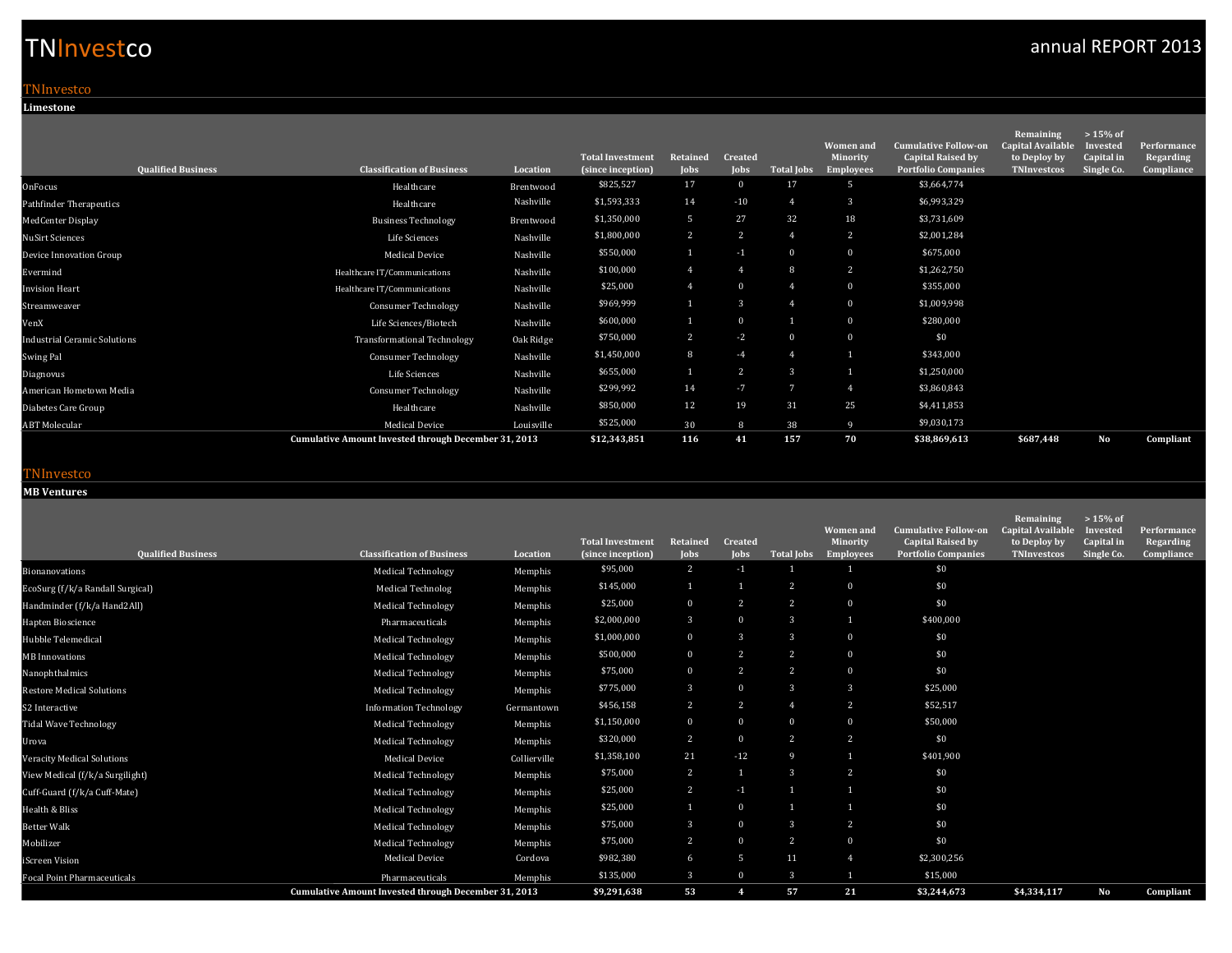TNInvestco **NEST-TN**

| <b>Qualified Business</b>                                             | <b>Classification of Business</b>                    | Location       | <b>Total Investment</b><br>(since inception) | Retained<br>Jobs | Created<br>Jobs | <b>Total Jobs</b> | <b>Women and</b><br>Minority<br><b>Employees</b> | <b>Cumulative Follow-on</b><br><b>Capital Raised by</b><br><b>Portfolio Companies</b> | Remaining<br><b>Capital Available</b><br>to Deploy by<br><b>TNInvestcos</b> | $>15\%$ of<br>Invested<br>Capital in<br>Single Co. | Performance<br>Regarding<br>Compliance |
|-----------------------------------------------------------------------|------------------------------------------------------|----------------|----------------------------------------------|------------------|-----------------|-------------------|--------------------------------------------------|---------------------------------------------------------------------------------------|-----------------------------------------------------------------------------|----------------------------------------------------|----------------------------------------|
| Agilum Healthcare Intelligence (f/k/a Anthem Healthcare Intelligence) | <b>Information Technology</b>                        | Franklin       | \$2,196,000                                  | 8                | 15              | 23                | 11                                               | \$4,817,203                                                                           |                                                                             |                                                    |                                        |
| American Geothermal                                                   | Manufacturing                                        | Murfreesboro   | \$500,000                                    | $\overline{7}$   | 2               | 9                 | 2                                                | \$0                                                                                   |                                                                             |                                                    |                                        |
| <b>Big Box Overstocks</b>                                             | Manufacturing                                        | Murfreesboro   | \$402,500                                    | $\bf{0}$         | $\bf{0}$        | $\mathbf{0}$      | $\mathbf{0}$                                     | \$200,000                                                                             |                                                                             |                                                    |                                        |
| Clodico                                                               | Chemical                                             | Kingston       | \$40,000                                     | 2.5              | $\bf{0}$        | 2.5               | -1                                               | \$40,000                                                                              |                                                                             |                                                    |                                        |
| Consensu Point                                                        | <b>Information Technology</b>                        | Nashville      | \$1,265,000                                  | 3                | $\blacksquare$  | $\overline{4}$    | -1                                               | \$1,849,541                                                                           |                                                                             |                                                    |                                        |
| CORTAC (f/k/a/The APAX Group)                                         | Manufacturing                                        | Hendersonville | \$680,000                                    | 4                | $\Omega$        | $\overline{4}$    | 2                                                | \$225,000                                                                             |                                                                             |                                                    |                                        |
| Graphenitics                                                          | Chemical                                             | Tullahoma      | \$20,000                                     | 4                | $\Omega$        | 4                 | 2                                                | \$0                                                                                   |                                                                             |                                                    |                                        |
| <b>Cutting Edge Wheels</b>                                            | Manufacturing                                        | Louisville     | \$375,000                                    | 2                | $\Omega$        | 2                 | $\Omega$                                         | \$0                                                                                   |                                                                             |                                                    |                                        |
| Green Dot Transporation                                               | <b>Automotive Technology</b>                         | Tullahoma      | \$20,000                                     | $\mathbf{1}$     | $\Omega$        | $\mathbf{1}$      | $\overline{1}$                                   | \$0                                                                                   |                                                                             |                                                    |                                        |
| Ecoviate                                                              | Clean Energy                                         | Tullahoma      | \$20,000                                     | 3                | $\Omega$        | $\overline{3}$    | $\overline{1}$                                   | \$0                                                                                   |                                                                             |                                                    |                                        |
| Imnish                                                                | <b>Automotive Technology</b>                         | Tullahoma      | \$20,000                                     | $\overline{4}$   | $\overline{4}$  | 8                 | $\overline{3}$                                   | \$0                                                                                   |                                                                             |                                                    |                                        |
| Gayle Technologies                                                    | Manufacturing                                        | Nashville      | \$15,000                                     | 3                | $\Omega$        | 3                 | 2                                                | \$0                                                                                   |                                                                             |                                                    |                                        |
| <b>12 Software</b>                                                    | <b>Information Technology</b>                        | Tullahoma      | \$1,475,000                                  | 11.5             | $\overline{4}$  | 15.5              | $\overline{4}$                                   | \$3,141,322                                                                           |                                                                             |                                                    |                                        |
| Mach Fuels (f/k/a KAR)                                                | Automotive Technology                                | Tullahoma      | \$20,000                                     | $\overline{1}$   | -1              | 2                 | $\mathbf{0}$                                     | \$0                                                                                   |                                                                             |                                                    |                                        |
| NuScriptRx                                                            | Healthcare                                           | Nashville      | \$1,254,609                                  | 31               | 69              | 100               | 79                                               | \$29,141,460                                                                          |                                                                             |                                                    |                                        |
| Opti-Logic                                                            | Manufacturing                                        | Tullahoma      | \$1,849,516                                  | 11               | 2               | 13                | 4.5                                              | \$1,189,429                                                                           |                                                                             |                                                    |                                        |
| CUEDD                                                                 | Automotive Technology                                | Tullahoma      | \$20,000                                     | $\bf{0}$         | $\bf{0}$        | $\mathbf{0}$      | $\mathbf{0}$                                     | \$0                                                                                   |                                                                             |                                                    |                                        |
| Opti-Source                                                           | Manufacturing                                        | Tullahoma      | \$47,500                                     | $\mathbf{1}$     | $\bf{0}$        |                   | $\blacksquare$                                   | \$26,000                                                                              |                                                                             |                                                    |                                        |
| Parental Health                                                       | Healthcare IT                                        | Franklin       | \$502,500                                    | $\overline{4}$   | $\mathbf{0}$    | $\overline{4}$    | $\blacksquare$                                   | \$1,145,000                                                                           |                                                                             |                                                    |                                        |
| Passport Parking                                                      | <b>Information Technology</b>                        | Tullahoma      | \$100,000                                    | 5                | $\overline{4}$  | $\mathbf{Q}$      | 3                                                | \$2,450,000                                                                           |                                                                             |                                                    |                                        |
| Primocare                                                             | Healthcare IT                                        | Nashville      | \$55,550                                     | $\bf{0}$         | $\mathbf{0}$    | $\mathbf{0}$      | $\mathbf{0}$                                     | \$0                                                                                   |                                                                             |                                                    |                                        |
| Secure Waters                                                         | Manufacturing                                        | Soddy Daisy    | \$637,500                                    | 2                | $\bf{0}$        | 2                 | $\mathbf{0}$                                     | \$50,000                                                                              |                                                                             |                                                    |                                        |
| Senior Living                                                         | Healthcare IT                                        | Brentwood      | \$245,000                                    | $\mathbf{1}$     | 1.5             | 2.5               | 0.5                                              | \$211,900                                                                             |                                                                             |                                                    |                                        |
| SIGNiX                                                                | <b>Information Technology</b>                        | Chattanooga    | \$1,720,000                                  | 12.5             | $\overline{3}$  | 15.5              | 3                                                | \$3,052,588                                                                           |                                                                             |                                                    |                                        |
| Venture Incite                                                        | <b>Technology Development</b>                        | Oak Ridge      | \$250,000                                    | 2                | $\bf{0}$        | $\overline{c}$    | $\mathbf{0}$                                     | \$475,000                                                                             |                                                                             |                                                    |                                        |
|                                                                       | Cumulative Amount Invested through December 31, 2013 |                | \$13,730,675                                 | 123.5            | 106.5           | 230               | 122                                              | \$48,014,443                                                                          | \$146.174                                                                   | No                                                 | Compliant                              |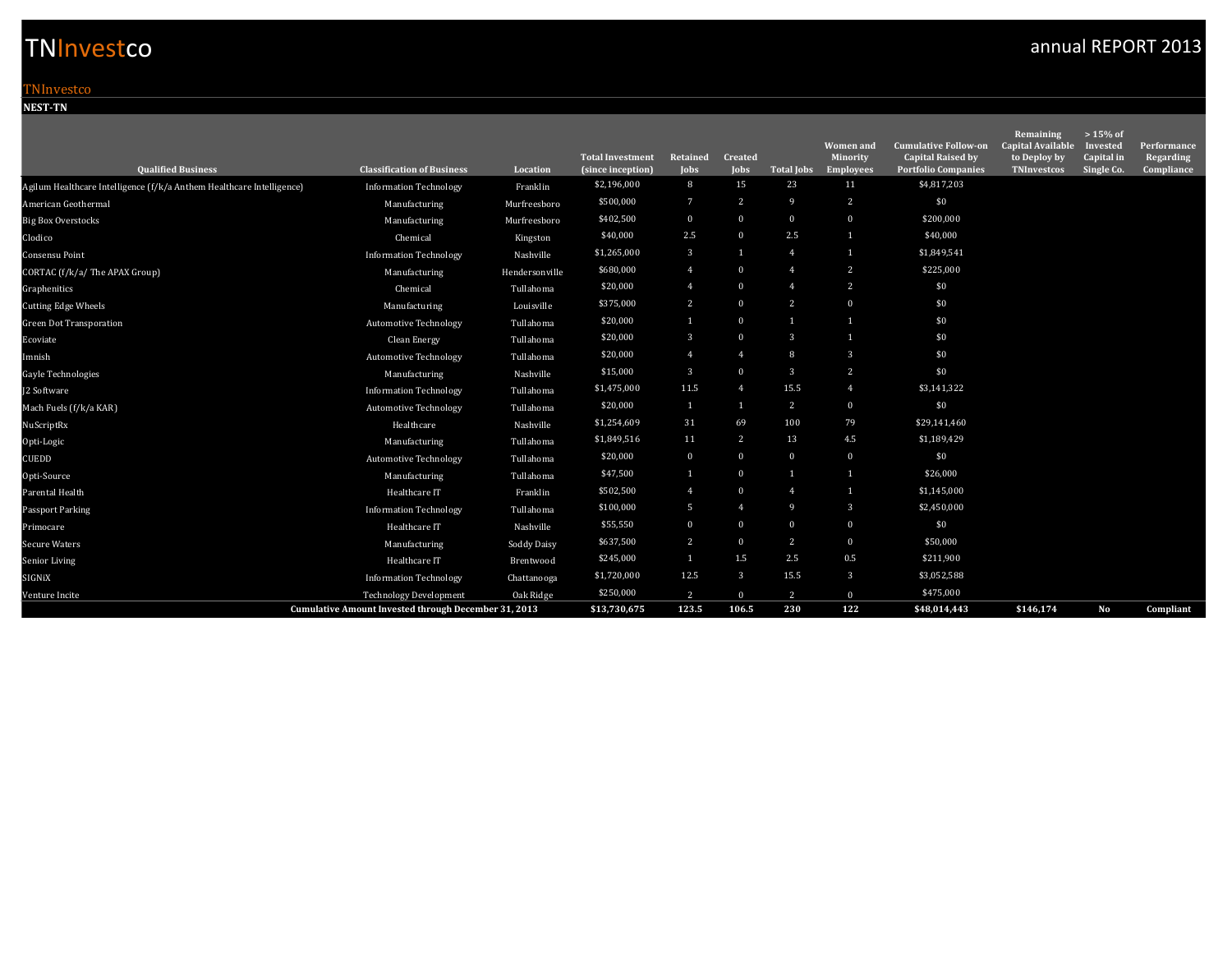TNInvestco **Solidus**

| <b>Qualified Business</b>               | <b>Classification of Business</b>                           | Location    | <b>Total Investment</b><br>(since inception) | Retained<br>Jobs | Created<br>Jobs | Total Jobs     | <b>Women and</b><br>Minority<br><b>Employees</b> | <b>Cumulative Follow-on</b><br><b>Capital Raised by</b><br><b>Portfolio Companies</b> | Remaining<br><b>Capital Available</b><br>to Deploy by<br><b>TNInvestcos</b> | $>15\%$ of<br>Invested<br>Capital in<br>Single Co. | Performance<br>Regarding<br>Compliance |
|-----------------------------------------|-------------------------------------------------------------|-------------|----------------------------------------------|------------------|-----------------|----------------|--------------------------------------------------|---------------------------------------------------------------------------------------|-----------------------------------------------------------------------------|----------------------------------------------------|----------------------------------------|
| Acacia Interactive                      | <b>Information Services</b>                                 | Nashville   | \$204,210                                    | 3                | $\overline{2}$  | 5              | 2                                                | \$30,000                                                                              |                                                                             |                                                    |                                        |
| Agile Health                            | <b>Information Services</b>                                 | Nashville   | \$1,950,007                                  | $\mathbf{1}$     | $\overline{4}$  | 5              | $\mathbf{0}$                                     | \$555,000                                                                             |                                                                             |                                                    |                                        |
| American Hometown Media                 | <b>Information Services</b>                                 | Brentwood   | \$399,485                                    | $\overline{7}$   | $-7$            | 7              | $\overline{4}$                                   | \$316,255                                                                             |                                                                             |                                                    |                                        |
| Amplion (f/k/a Dalcon)                  | <b>Information Services</b>                                 | Nashville   | \$712,127                                    | 18               | 5               | 23             | $\overline{7}$                                   | \$2,735,000                                                                           |                                                                             |                                                    |                                        |
| auraMist                                | Applied Technology                                          | Nashville   | \$2,145,238                                  | 8                | $\overline{2}$  | 10             | 2                                                | \$7,542,778                                                                           |                                                                             |                                                    |                                        |
| Change Healthcare                       | <b>Healthcare Services</b>                                  | Brentwood   | \$2,112,089                                  | 12               | 56              | 68             | 25                                               | \$17,189,191                                                                          |                                                                             |                                                    |                                        |
| Check'd In                              | <b>Information Services</b>                                 | Nashville   | \$1,694,750                                  | $\overline{7}$   | 8               | 15             | 6                                                | \$548,767                                                                             |                                                                             |                                                    |                                        |
| Clodico                                 | <b>Applied Technology</b>                                   | Oak Ridge   | \$50,000                                     | 2                | $\bf{0}$        | $\overline{2}$ | 1                                                | \$6,000                                                                               |                                                                             |                                                    |                                        |
| dVisit                                  | Healthcare Services                                         | Nashville   | \$15,000                                     | 3                | $\mathbf 0$     | 3              | $\overline{1}$                                   | \$15,000                                                                              |                                                                             |                                                    |                                        |
| Emerge Workplace Solutions              | <b>Information Services</b>                                 | Nashville   | \$15,000                                     | 3                | $\mathbf{3}$    | 6              | $\overline{4}$                                   | \$601,962                                                                             |                                                                             |                                                    |                                        |
| Evermind                                | <b>Information Services</b>                                 | Nashville   | \$240,000                                    | 5                | $\overline{3}$  | 8              | 2                                                | \$1,112,750                                                                           |                                                                             |                                                    |                                        |
| Fwd Health                              | Healthcare Services                                         | Chattanooga | \$7,500                                      | $\mathbf{1}$     | $-3$            | $\overline{1}$ | 1                                                | \$0                                                                                   |                                                                             |                                                    |                                        |
| Gun.io                                  | <b>Information Technology</b>                               | Nashville   | \$15,000                                     | 3                | $\bf{0}$        | 3              | 2                                                | \$0                                                                                   |                                                                             |                                                    |                                        |
| Hear It First                           | <b>Information Technology</b>                               | Nashville   | \$25,000                                     | 2                | $\mathbf 0$     | 2              | $\mathbf{1}$                                     | \$25,000                                                                              |                                                                             |                                                    |                                        |
| HutGrip                                 | <b>Applied Technology</b>                                   | Chattanooga | \$7,500                                      | $\bf{0}$         | $\bf{0}$        | $\Omega$       | $\bf{0}$                                         | \$0                                                                                   |                                                                             |                                                    |                                        |
| <b>Invision Heart</b>                   | <b>Healthcare Services</b>                                  | Nashville   | \$15,000                                     | $\overline{4}$   | $\bf{0}$        | $\overline{4}$ | $\bf{0}$                                         | \$10,000                                                                              |                                                                             |                                                    |                                        |
| <b>12 Software</b>                      | <b>Information Technology</b>                               | Tullahoma   | \$1,006,060                                  | $\bf{0}$         | 20              | 20             | $\overline{4}$                                   | \$3,356,705                                                                           |                                                                             |                                                    |                                        |
| Wannado (f/k/a Kahootz)                 | Social Media                                                | Nashville   | \$15,000                                     | $\mathbf{1}$     | $\overline{3}$  | $\overline{4}$ | 1                                                | \$350,000                                                                             |                                                                             |                                                    |                                        |
| Live School                             | <b>Information Technology</b>                               | Nashville   | \$80,000                                     | 6                | $\overline{2}$  | 8              | 2                                                | \$1,570,000                                                                           |                                                                             |                                                    |                                        |
| Mentor Me (f/k/a) MentorDOTMe           | <b>Information Technology</b>                               | Memphis     | \$15,000                                     | $\mathbf{1}$     | $\bf{0}$        | $\mathbf{1}$   | $\mathbf{1}$                                     | \$0                                                                                   |                                                                             |                                                    |                                        |
| Mira Design                             | <b>Applied Technology</b>                                   | Chattanooga | \$7,500                                      | 3                | $\mathbf 0$     | 3              | $\overline{2}$                                   | \$0                                                                                   |                                                                             |                                                    |                                        |
| Musistic                                | <b>Information Technology</b>                               | Memphis     | \$15,000                                     | $\bf{0}$         | $\mathbf{3}$    | 3              | $\bf{0}$                                         | \$0                                                                                   |                                                                             |                                                    |                                        |
| Utilize Health (f/k/a MyMedMatch)       | <b>Healthcare Services</b>                                  | Nashville   | \$15,000                                     | 2                | $\mathbf 0$     | 2              | $\overline{1}$                                   | \$0                                                                                   |                                                                             |                                                    |                                        |
| News Break Media                        | <b>Information Technology</b>                               | Nashville   | \$15,000                                     | $\overline{3}$   | $\bf{0}$        | $\overline{3}$ | 1                                                | \$450,000                                                                             |                                                                             |                                                    |                                        |
| Jamplify (f/k/a OKDJ)                   | <b>Information Services</b>                                 | Nashville   | \$15,000                                     | 3                | $\mathbf{1}$    | $\overline{4}$ | 3                                                | \$600,000                                                                             |                                                                             |                                                    |                                        |
| <b>OnFocus Healthcare</b>               | Healthcare                                                  | Brentwood   | \$207,296                                    | 17               | $-6$            | 17             | 5                                                | \$282,943                                                                             |                                                                             |                                                    |                                        |
| OurVinyl.TV                             | <b>Information Services</b>                                 | Nashville   | \$15,000                                     | $\overline{4}$   | $\overline{4}$  | 8              | 3                                                | \$89,400                                                                              |                                                                             |                                                    |                                        |
| Coversplash (f/k/a PhotoRankr)          | <b>Information Technology</b>                               | Nashville   | \$15,000                                     | $\overline{4}$   | $-1$            | $\overline{4}$ | $\bf{0}$                                         | \$0                                                                                   |                                                                             |                                                    |                                        |
| Poliana                                 | <b>Information Technology</b>                               | Nashville   | \$15,000                                     | $\overline{4}$   | $\bf{0}$        | 4              | $\bf{0}$                                         | \$0                                                                                   |                                                                             |                                                    |                                        |
| Populr.me (f/k/a Project 10K)           | <b>Information Technology</b>                               | Nashville   | \$150,000                                    | 5                | $\mathbf 0$     | 5              | 2                                                | \$550,000                                                                             |                                                                             |                                                    |                                        |
| Daio (f/k/a Reflex Software)            | <b>Information Technology</b>                               | Nashville   | \$240,000                                    | $\mathbf{1}$     | 1               | $\overline{c}$ | $\bf{0}$                                         | \$160,000                                                                             |                                                                             |                                                    |                                        |
| Rental Kharma                           | <b>Information Technology</b>                               | Colorado    | \$15,000                                     | $\overline{3}$   | 2               | 5              | $\bf{0}$                                         | \$17,500                                                                              |                                                                             |                                                    |                                        |
| Rocket Raise (f/k/a Rocket Link Mobile) | <b>Information Technology</b>                               | Nashville   | \$15,000                                     | 2                | $\bf{0}$        | $\overline{2}$ | $\bf{0}$                                         | \$5,000                                                                               |                                                                             |                                                    |                                        |
| Screwpulp                               | <b>Information Technology</b>                               | Memphis     | \$15,000                                     | $\bf{0}$         | $\bf{0}$        | $\mathbf{0}$   | $\bf{0}$                                         | \$15,000                                                                              |                                                                             |                                                    |                                        |
| Better Fed (f/k/a Shoulder Tap)         | <b>Information Technology</b>                               | Memphis     | \$15,000                                     | $\mathbf{1}$     | $\bf{0}$        | $\overline{1}$ | $\bf{0}$                                         | \$0                                                                                   |                                                                             |                                                    |                                        |
| Sisasa                                  | <b>Information Technology</b>                               | Chattanooga | \$7,500                                      | 4                | $\mathbf 0$     | 4              | $\overline{3}$                                   | \$0                                                                                   |                                                                             |                                                    |                                        |
| The Skillery                            | <b>Information Technology</b>                               | Nashville   | \$15,000                                     | 1                | $\mathbf{0}$    | $\overline{1}$ | $\mathbf{0}$                                     | \$0                                                                                   |                                                                             |                                                    |                                        |
| Boostervile (f/k/a Sodbuster)           | <b>Information Technology</b>                               | Memphis     | \$15,000                                     | $\mathbf 0$      | $\mathbf 0$     | $\mathbf{0}$   | $\bf{0}$                                         | \$20,000                                                                              |                                                                             |                                                    |                                        |
| Soundstache                             | <b>Information Technology</b>                               | Memphis     | \$15,000                                     | $\mathbf{1}$     | 2               | 3              | $\bf{0}$                                         | \$10,000                                                                              |                                                                             |                                                    |                                        |
| Talkapolis                              | <b>Information Technology</b>                               | Nashville   | \$15,000                                     | $\overline{4}$   | $\bf{0}$        | 4              | $\bf{0}$                                         | \$160,003                                                                             |                                                                             |                                                    |                                        |
| TidbitDotCo                             | <b>Information Technology</b>                               | Chattanooga | \$7,500                                      | $\bf{0}$         | $-3$            | $\mathbf{0}$   | $\bf{0}$                                         | \$0                                                                                   |                                                                             |                                                    |                                        |
| Venture Incite                          | <b>Technology Development</b>                               | Oak Ridge   | \$183,850                                    | $\mathbf{1}$     | 2               | 3              | $\bf{0}$                                         | \$171,150                                                                             |                                                                             |                                                    |                                        |
| Zingfin Technologies                    | <b>Information Services</b>                                 | Nashville   | \$15,000                                     | 2                | $\mathbf{1}$    | $\overline{3}$ | 3                                                | \$15,000                                                                              |                                                                             |                                                    |                                        |
|                                         | <b>Cumulative Amount Invested through December 31, 2013</b> |             | \$11,767,612                                 | 152              | 104             | 276            | 89                                               | \$38,510,404                                                                          | \$1,102,965                                                                 | No                                                 | Non-Compliant*                         |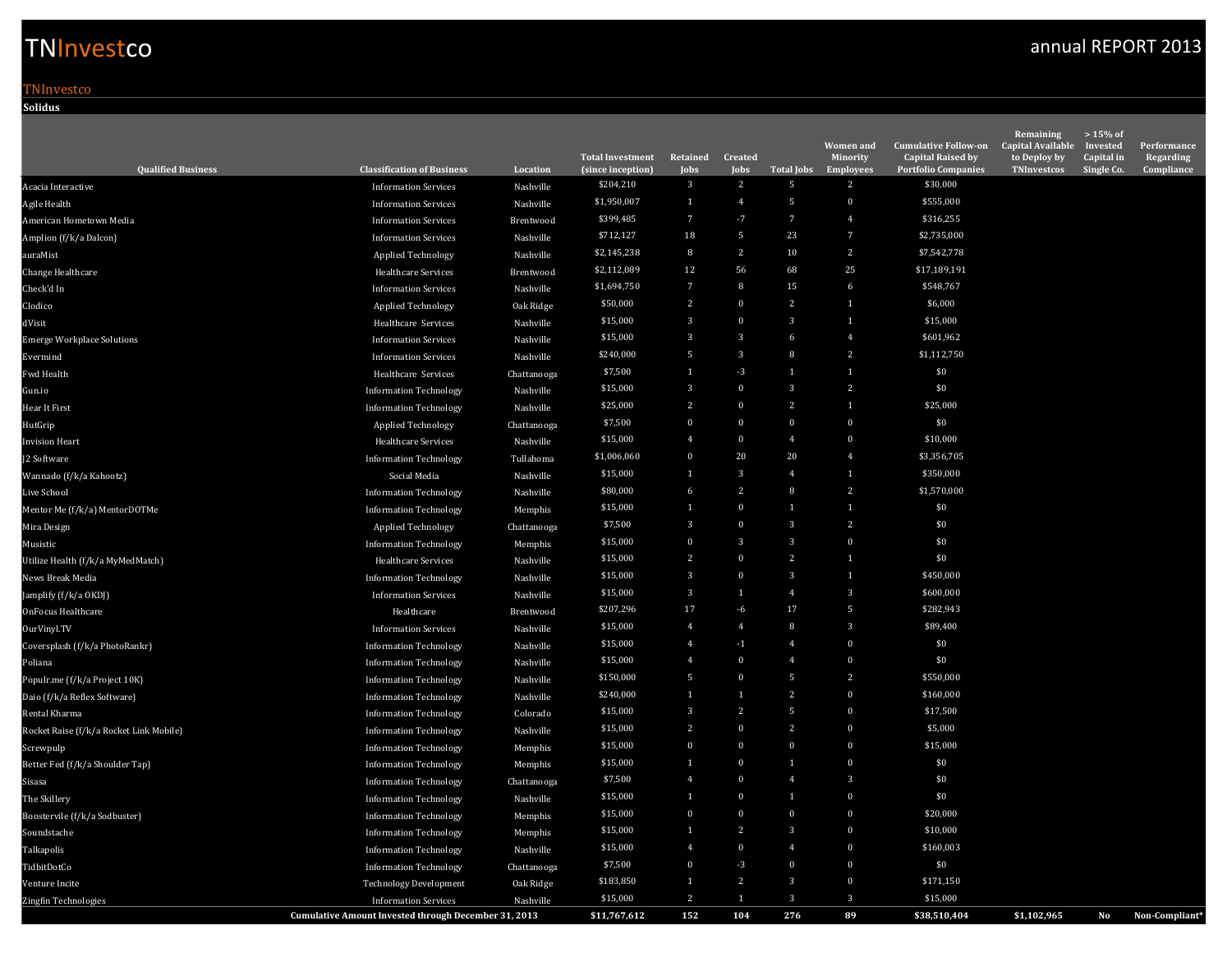#### TNInvestco

**Tennessee Angel Fund**

| <b>Qualified Business</b>       | <b>Classification of Business</b>                           | Location  | <b>Total Investment</b><br>(since inception) | Retained<br>Jobs | Created<br><b>Jobs</b> | <b>Total Jobs</b> | <b>Women</b> and<br><b>Minority</b><br><b>Employees</b> | <b>Cumulative Follow-on</b><br><b>Capital Raised by</b><br>Portfolio Companies | Remaining<br><b>Capital Available</b><br>to Deploy by<br><b>TNInvestcos</b> | $>15\%$ of<br>Invested<br>Capital in<br>Single Co. | Performance<br>Regarding<br>Compliance |
|---------------------------------|-------------------------------------------------------------|-----------|----------------------------------------------|------------------|------------------------|-------------------|---------------------------------------------------------|--------------------------------------------------------------------------------|-----------------------------------------------------------------------------|----------------------------------------------------|----------------------------------------|
| Shareable Ink                   | Healthcare IT                                               | Nashville | \$1,525,000                                  | - 9 -            | 48                     | 57                | 30                                                      | \$20,372,236                                                                   |                                                                             |                                                    |                                        |
| Silvercare Solutions            | Healthcare                                                  | Nashville | \$844,541                                    | $\mathbf{0}$     | 19                     | 19                |                                                         | \$3,819,451                                                                    |                                                                             |                                                    |                                        |
| Inova Payroll                   | <b>Business Services</b>                                    | Nashville | \$1,162,000                                  | 8                | 59                     | 67                | 43                                                      | \$10,063,304                                                                   |                                                                             |                                                    |                                        |
| NuScriptRx                      | Healthcare                                                  | Nashville | \$1,178,194                                  | 55               | 45                     | 100               | 79                                                      | \$15,131,567                                                                   |                                                                             |                                                    |                                        |
| American Hometown Media         | Social Media                                                | Franklin  | \$950,000                                    |                  |                        | 14                | -4                                                      | \$3,860,843                                                                    |                                                                             |                                                    |                                        |
| Complete Holdings Group         | Healthcare IT                                               | Franklin  | \$250,000                                    | 31               | 18                     | 49                | 32                                                      | \$5,030,000                                                                    |                                                                             |                                                    |                                        |
| Neighbor MD                     | Healthcare                                                  | Nashville | \$1,004,283                                  | 6                | - 5                    | 11                | 6                                                       | \$2,694,615                                                                    |                                                                             |                                                    |                                        |
| Live School                     | <b>Education Technology</b>                                 | Nashville | \$500,000                                    | 6                |                        | 8                 | 2                                                       | \$1,060,123                                                                    |                                                                             |                                                    |                                        |
| <b>Unity Physician Partners</b> | <b>Healthcare Services</b>                                  | Franklin  | \$300,000                                    | $\overline{4}$   | 10                     | 14                | 8                                                       | \$5,706,000                                                                    |                                                                             |                                                    |                                        |
| Snapshot Interactive            | <b>Technology Services</b>                                  | Nashville | \$250,000                                    | 18               | 3                      | 21                | 6                                                       | \$75,000                                                                       |                                                                             |                                                    |                                        |
|                                 | <b>Cumulative Amount Invested through December 31, 2013</b> |           | \$7,964,018                                  | 144              | 216                    | 360               | 210                                                     | \$67,813,139                                                                   | \$5,806,697                                                                 | No                                                 | Compliant                              |

TNInvestco

**Tennessee Community Ventures**

| <b>Qualified Business</b>     | <b>Classification of Business</b>                    | Location  | <b>Total Investment</b><br>(since inception) | Retained<br>Jobs | Created<br>Jobs | <b>Total Jobs</b> | Women and<br>Minority<br><b>Employees</b> | <b>Cumulative Follow-on</b><br><b>Capital Raised by</b><br><b>Portfolio Companies</b> | Remaining<br><b>Capital Available</b><br>to Deploy by<br>TNInvestcos | $>15\%$ of<br>Invested<br>Capital in<br>Single Co. | Performance<br>Regarding<br>Compliance |
|-------------------------------|------------------------------------------------------|-----------|----------------------------------------------|------------------|-----------------|-------------------|-------------------------------------------|---------------------------------------------------------------------------------------|----------------------------------------------------------------------|----------------------------------------------------|----------------------------------------|
| Voices Heard Media            | Social Media                                         | Knoxville | \$150,000                                    | 8                | $-3$            |                   |                                           | \$4,130,000                                                                           |                                                                      |                                                    |                                        |
| Overdog                       | Social Media                                         | Nashville | \$2,550,116                                  | $\overline{2}$   |                 | 8                 | 2                                         | \$649,994                                                                             |                                                                      |                                                    |                                        |
| Krush                         | Social Media                                         | Nashville | \$2,059,655                                  | 3                | -1              |                   | $\mathbf{0}$                              | \$4,036,266                                                                           |                                                                      |                                                    |                                        |
| <b>NuSirt Sciences</b>        | Life Science                                         | Knoxville | \$1,533,340                                  | 2                |                 |                   | 2                                         | \$2,001,284                                                                           |                                                                      |                                                    |                                        |
| <b>Cyber Physical Systems</b> | Mobile Technology                                    | Nashville | \$1,600,013                                  | 2                |                 |                   |                                           | \$999,988                                                                             |                                                                      |                                                    |                                        |
| American Hometown Media       | Social Media                                         | Nashville | \$1,049,992                                  | 14               | $-7$            |                   | $\overline{a}$                            | \$3,860,842                                                                           |                                                                      |                                                    |                                        |
| Streamweaver                  | Social Media                                         | Nashville | \$2,549,999                                  |                  |                 |                   | $\mathbf{0}$                              | \$1,009,998                                                                           |                                                                      |                                                    |                                        |
|                               | Cumulative Amount Invested through December 31, 2013 |           | \$11,493,115.00                              | 32               | $\mathbf{u}$    | 32                | 10                                        | \$16,688,372                                                                          | \$1,507,372                                                          | $\mathbf{2}$                                       | Compliant                              |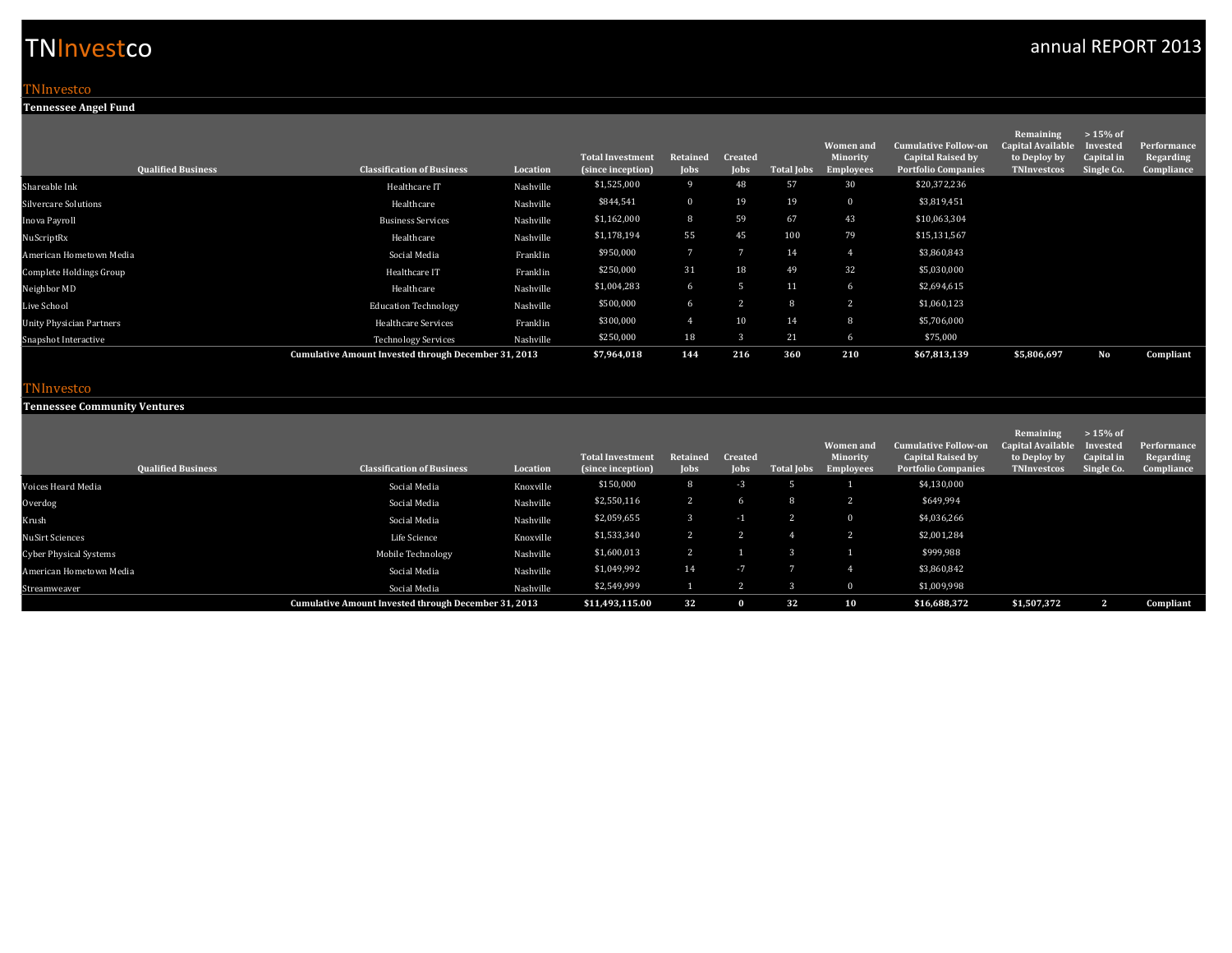TNInvestco **Tri-Star**

| <b>Qualified Business</b>        | <b>Classification of Business</b>                           | Location  | <b>Total Investment</b><br>(since inception) | Retained<br>Jobs | Created<br><b>Iobs</b> | <b>Total Jobs</b> | Women and<br>Minority<br><b>Employees</b> | <b>Cumulative Follow-on</b><br><b>Capital Raised by</b><br><b>Portfolio Companies</b> | Remaining<br><b>Capital Available</b><br>to Deploy by<br><b>TNInvestcos</b> | $>15\%$ of<br>Invested<br>Capital in<br>Single Co. | Performance<br>Regarding<br>Compliance |
|----------------------------------|-------------------------------------------------------------|-----------|----------------------------------------------|------------------|------------------------|-------------------|-------------------------------------------|---------------------------------------------------------------------------------------|-----------------------------------------------------------------------------|----------------------------------------------------|----------------------------------------|
| onFocus                          | Healthcare IT                                               | Brentwood | \$357,672                                    | 17               | $\Omega$               | 17                | - 5                                       | \$3,664,774                                                                           |                                                                             |                                                    |                                        |
| GOBA                             | Healthcare Communications                                   | Nashville | \$1,390,834                                  | $\bf{0}$         |                        |                   | $\Omega$                                  | \$1,469,167                                                                           |                                                                             |                                                    |                                        |
| Pathfinder Therapeutics          | <b>Medical Technology</b>                                   | Nashville | \$1,733,333                                  | 14               | $-10$                  |                   | 3                                         | \$6,993,329                                                                           |                                                                             |                                                    |                                        |
| MedCenter Display                | Healthcare Communications                                   | Brentwood | \$1,650,056                                  | 5                | 27                     | 32                | 18                                        | \$3,731,609                                                                           |                                                                             |                                                    |                                        |
| VenX                             | <b>Medical Device</b>                                       | Nashville | \$1,250,000                                  |                  | $\Omega$               |                   | $\Omega$                                  | \$280,000                                                                             |                                                                             |                                                    |                                        |
| Diabetes Care Group              | <b>Healthcare Services</b>                                  | Nashville | \$1,238,147                                  | 13               | 18                     | 31                | 25                                        | \$4,411,853                                                                           |                                                                             |                                                    |                                        |
| Diagnovus                        | Diagnostics                                                 | Nashville | \$405,000                                    |                  | $\mathbf{2}$           |                   |                                           | \$1,250,000                                                                           |                                                                             |                                                    |                                        |
| Molecular Sensing                | Life Sciences                                               | Nashville | \$2,250,000                                  | 7                | $\Omega$               |                   | 2                                         | \$2,475,000                                                                           |                                                                             |                                                    |                                        |
| Quire (f/k/a Computable Genomix) | <b>Healthcare Technology</b>                                | Memphis   | \$313,500                                    | 3                | 2                      | -5                |                                           | \$1,460,086                                                                           |                                                                             |                                                    |                                        |
| Work Me In                       | Healthcare IT                                               | Nashville | \$23,000                                     |                  | $\Omega$               |                   | $\mathbf{0}$                              | \$0                                                                                   |                                                                             |                                                    |                                        |
| <b>Invision Heart</b>            | Healthcare IT                                               | Nashville | \$0                                          | $\overline{4}$   | -01                    |                   |                                           | \$355,000                                                                             |                                                                             |                                                    |                                        |
| Evermind                         | Healthcare IT                                               | Nashville | \$150,000                                    | 5                | 3                      | 8                 | 2                                         | \$1,262,750                                                                           |                                                                             |                                                    |                                        |
|                                  | <b>Cumulative Amount Invested through December 31, 2013</b> |           | \$10,761,542                                 | 71               | 43                     | 114               | 57                                        | \$27,353,568                                                                          | \$1,566,844                                                                 |                                                    | Compliant                              |

#### **TNInvestco**

**XMi**

| <b>Qualified Business</b>            | <b>Classification of Business</b>                           | Location  | <b>Total Investment</b><br>(since inception) | Retained<br>Jobs | Created<br><b>Jobs</b> | Total Jobs   | <b>Women</b> and<br><b>Minority</b><br><b>Employees</b> | <b>Cumulative Follow-on</b><br><b>Capital Raised by</b><br><b>Portfolio Companies</b> | Remaining<br><b>Capital Available</b><br>to Deploy by<br><b>TNInvestcos</b> | $>15\%$ of<br>Invested<br>Capital in<br>Single Co. | Performance<br>Regarding<br>Compliance |
|--------------------------------------|-------------------------------------------------------------|-----------|----------------------------------------------|------------------|------------------------|--------------|---------------------------------------------------------|---------------------------------------------------------------------------------------|-----------------------------------------------------------------------------|----------------------------------------------------|----------------------------------------|
| Provider Trust                       | Healthcare                                                  | Nashville | \$350,000                                    | 2                | 9                      | 11           |                                                         | \$850,000                                                                             |                                                                             |                                                    |                                        |
| The Smart Image                      | Informatics                                                 | Nashville | \$450,000                                    | $\bf{0}$         | $\mathbf{0}$           | $\mathbf{0}$ | $\mathbf 0$                                             | \$0                                                                                   |                                                                             |                                                    |                                        |
| Dataium                              | Automotive                                                  | Nashville | \$2,243,726                                  | 8                | 11                     | 19           | $\overline{4}$                                          | \$3,703,311                                                                           |                                                                             |                                                    |                                        |
| <b>Industrial Ceramic Solutions</b>  | <b>Industrial Technology</b>                                | Oak Ridge | \$750,000                                    | 2                | $-2$                   | $\bf{0}$     | $\mathbf 0$                                             | \$0                                                                                   |                                                                             |                                                    |                                        |
| <b>Criterion Holdings</b>            | <b>Security Staffing</b>                                    | Nashville | \$525,000                                    | 5                | 137                    | 142          | 68                                                      | \$0                                                                                   |                                                                             |                                                    |                                        |
| Border Jump                          | Software                                                    | Nashville | \$1,405,000                                  | 3                | $-1$                   | 2            | $\theta$                                                | \$115,000                                                                             |                                                                             |                                                    |                                        |
| Stratasan (f/k/a Health Data Source) | <b>Health Informatics</b>                                   | Nashville | \$1,215,000                                  | 2                | 14                     | 16           | 3                                                       | \$235,000                                                                             |                                                                             |                                                    |                                        |
| MyWerx                               | Informatics                                                 | Nashville | \$525,000                                    |                  | $-1$                   | $\bf{0}$     | $\mathbf{0}$                                            | \$77,336                                                                              |                                                                             |                                                    |                                        |
| <b>12 Software</b>                   | <b>Information Technology</b>                               | Tullahoma | \$358,896                                    | 30               | $-10$                  | 20           | $\overline{4}$                                          | \$3,141,322                                                                           |                                                                             |                                                    |                                        |
| Network Contract Solutions           | <b>Information Technology</b>                               | Brentwood | \$410,000                                    | 15               | 12                     | 27           | 20                                                      | \$185,000                                                                             |                                                                             |                                                    |                                        |
| <b>RLCL Acquisition</b>              | Transportation                                              | Nashville | \$2,100,000                                  | 178              | $-5$                   | 173          | 99                                                      | \$1,658,004                                                                           |                                                                             |                                                    |                                        |
|                                      | <b>Cumulative Amount Invested through December 31, 2013</b> |           | \$10,332,622                                 | 246              | 164                    | 410          | 202                                                     | \$9,964,973                                                                           | \$2,536,938                                                                 |                                                    | Compliant                              |